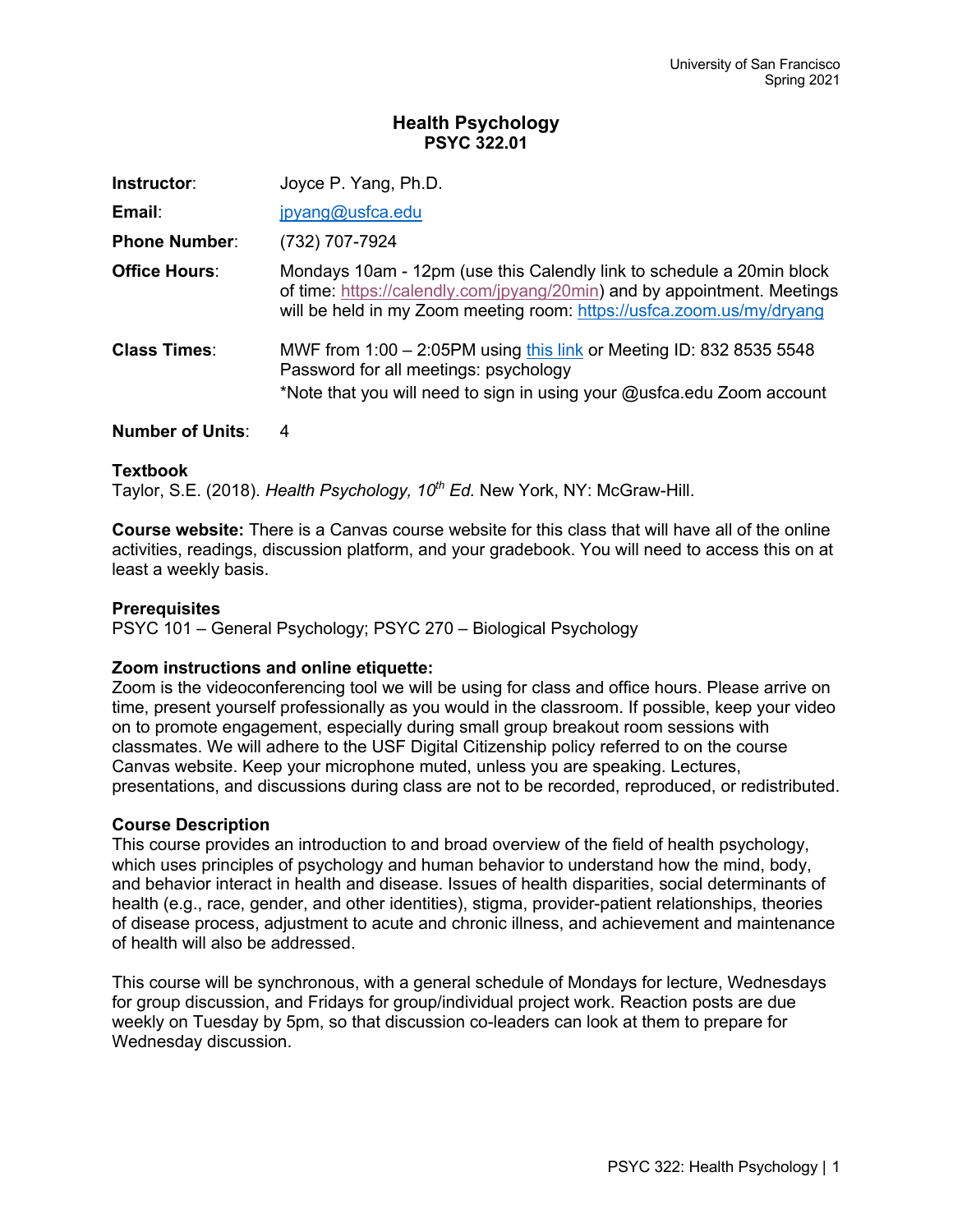# **Course Learning Objectives (CLOs)**

- 1. Knowledge of Health Psychology: A primary goal of this course is to increase your knowledge and understanding of the field of health psychology. We will be covering: a) social and psychological factors affecting health and illness; b) role of health psychology in healthcare and health research; c) health of diverse peoples; d) concepts, terminology, research findings, and applications of behavioral health studies; and e) community-based participatory interventions to improve health.
- 2. Scientific Values and Critical Thinking: Another goal of this course is to stimulate your intellectual curiosity about human health behavior, increase appreciation for the scientific method, research, and limitations, as well as enhance your ability to critically examine and evaluate research and information related to health and healthcare.
- 3. Applications to Your Daily Life: Perhaps most importantly, I am interested in students understanding that principles from health psychology apply to everyday life. For example, health psychology a) allows us to appreciate the diversity of human health experiences, b) plays a central role in complex issues of health equity and inclusion, c) enables people to understand their own behavior and others' behavior, and d) promotes intelligent skepticism about health-related research.

## **Course Requirements**

### Inclusivity Policy

Please note that all of my classes are rooted in an anti-bias, anti-racist (ABAR) pedagogical framework. To this end, we will collaborate in sharing and gaining knowledge together. I expect myself as well all of my students to continuously work on dismantling the internal and external biases that we hold in our beliefs and will encounter in the field of psychology. If and when any member of our learning community engages in language or behavior that perpetuates racism or other bias, our course policy is to respectfully engage in dialogue to acknowledge the harm, correct, and improve, so that we can collectively move towards universal equity.

*Class Attendance and Participation* – Students are expected to attend class, be on time, and participate in class discussions and activities. Attendance is necessary to earn points for participation. Note that you do not need to notify me if you are going to be absent. However, you are responsible for all announcements made, material given, and information covered during class. Therefore, if you must miss class for any reason, you are responsible for contacting classmates for lecture notes and material. \*Please do not send me emails that say, "Did I miss anything?" The purpose of participation is to afford you the opportunity to engage with material by asking questions, sharing your thinking, listening to your classmates' experiences, and deepen collective understanding through dialogue. In addition to regular participation, each student is responsible for co-leading discussion one week of the semester. Class participation sharpens the skill of verbally expressing your ideas coherently, which is an essential life and future occupational skill.

*Weekly Reaction Post* – Readings for this course will include the textbook, research papers, or articles from the media. Students are expected to complete weekly posts on a discussion board in Canvas to respond to readings and topics assigned for that week, in advance of Wednesday discussion. When you complete your weekly reading, submit a brief (i.e., 1-2 paragraph) reaction that can include: critically evaluating the reading based on your understanding of health psychology concepts and research methods, personally connecting with the reading or how you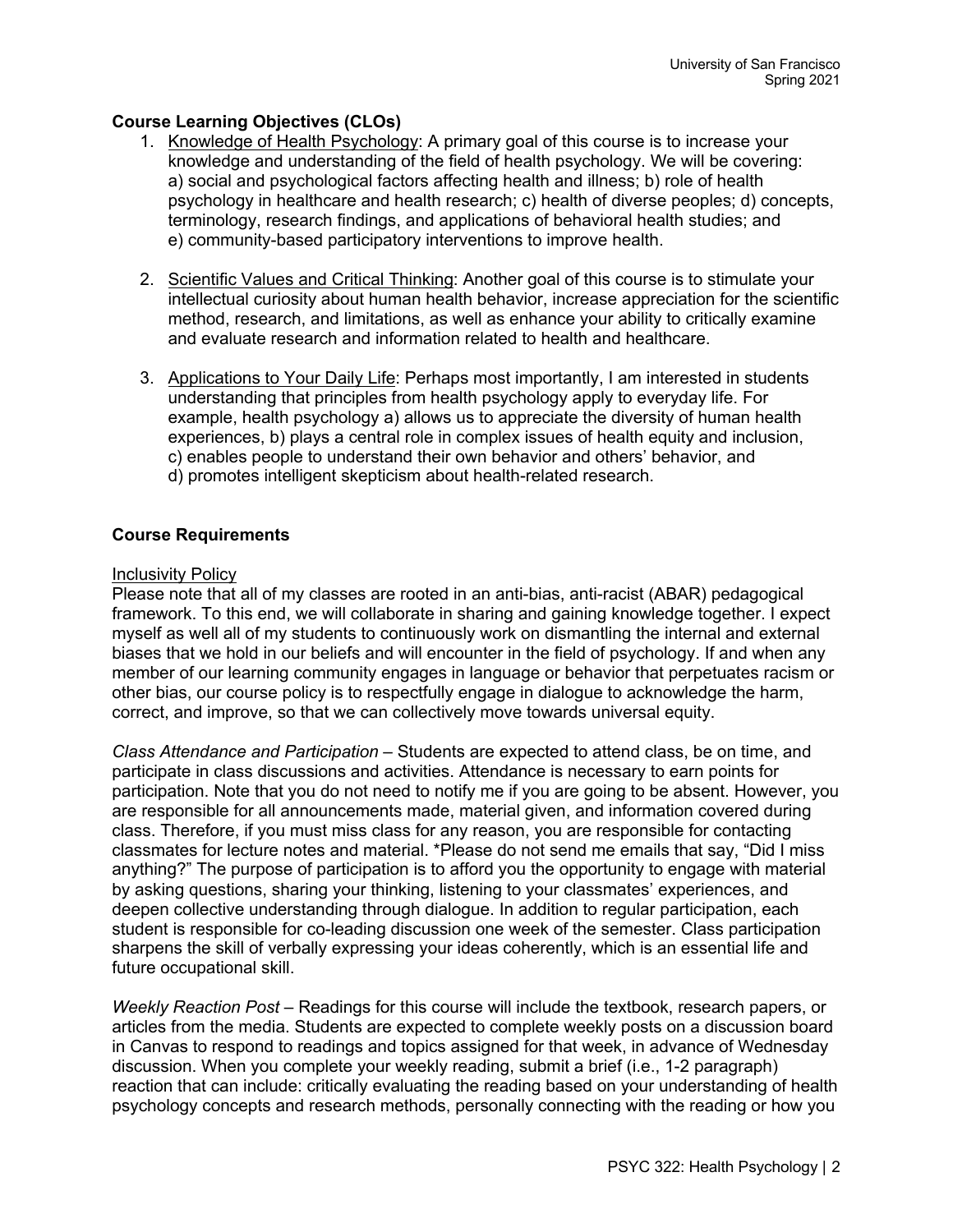have observed those phenomena apply in daily life, or a response to another student's reaction post that furthers the discussion. It is not enough to write "I found XYZ interesting" without explaining the because, e.g., *why* it was interesting, or *what it elicited* from you in terms of reaction, or *how* it changed your thinking, etc. **Each post must also include at least one question so that discussion co-leaders can utilize to facilitate discussion**. The purpose of reaction posts is to practice using writing to synthesize and express your ideas in a frequent and low-stakes manner.

*Discussion Co-Leading –* During Wednesday classes, we will have a student-led discussion about the readings, lecture, and topics assigned for that week. Students will sign up in advance to co-lead discussion with a group of 3-4 co-leaders. Co-leaders will provide a brief overview of the readings, prepare a number of open-ended questions to stimulate discussion, and facilitate contributions from other classmates. Co-leaders are welcome to be creative in how they want to facilitate discussion, including bringing in other materials relevant to the readings or topics, or soliciting alternative ways for classmates to participate.

*Individual Behavior Change Project* – You have an opportunity to change (reduce, enhance, or begin) a behavior that you believe is important to your health! You have some understanding of what you can do that may be helpful for your wellbeing. However, despite knowing what you "should do", your behavior is likely often at odds with what might be "good for you". Students will select a personal behavior that they would like to improve and use themselves as test cases for 10 weeks to learn about the processes and challenges involved in health behavior change. You will use material presented in this course to learn to observe and record the behavior, examine intervention techniques to change the behavior, and track progress towards your goals. The purpose of this assignment is to allow you mock experience in both roles of "healthcare provider" and "healthcare patient" in negotiating the behavior change process to improve health.

- 1. You will monitor your progress on a daily weekly basis using methods that we will discuss in class. This could include an app that you find yourself and submit screenshots occasionally to demonstrate monitoring. Or, you can directly monitor using an Excel sheet through Canvas, etc.
- 2. At the end of the semester, you write a reflection paper of your behavior change project and provide a brief presentation to the class.

*Group Final Project* – You will work as a group on a project that examines a health psychology problem and its intervention, developing a presentation to deliver for the class towards the end of the semester. Your project can address health promotion, disease prevention, or a disease treatment, e.g., a case study of how a particular community addressed a health issue, sexual health and/or STI prevention, cardiovascular health and diseases, addiction, diet and exercise, etc. Your group can take creative license in how you choose to engage with the health issue, e.g., interview providers from the community about that problem, examine real life application of the intervention, design your own intervention and proposed implementation, etc. Each group member must contribute uniquely to the project and share in presenting to the class. Each member is also individually responsible for a summary report of the project.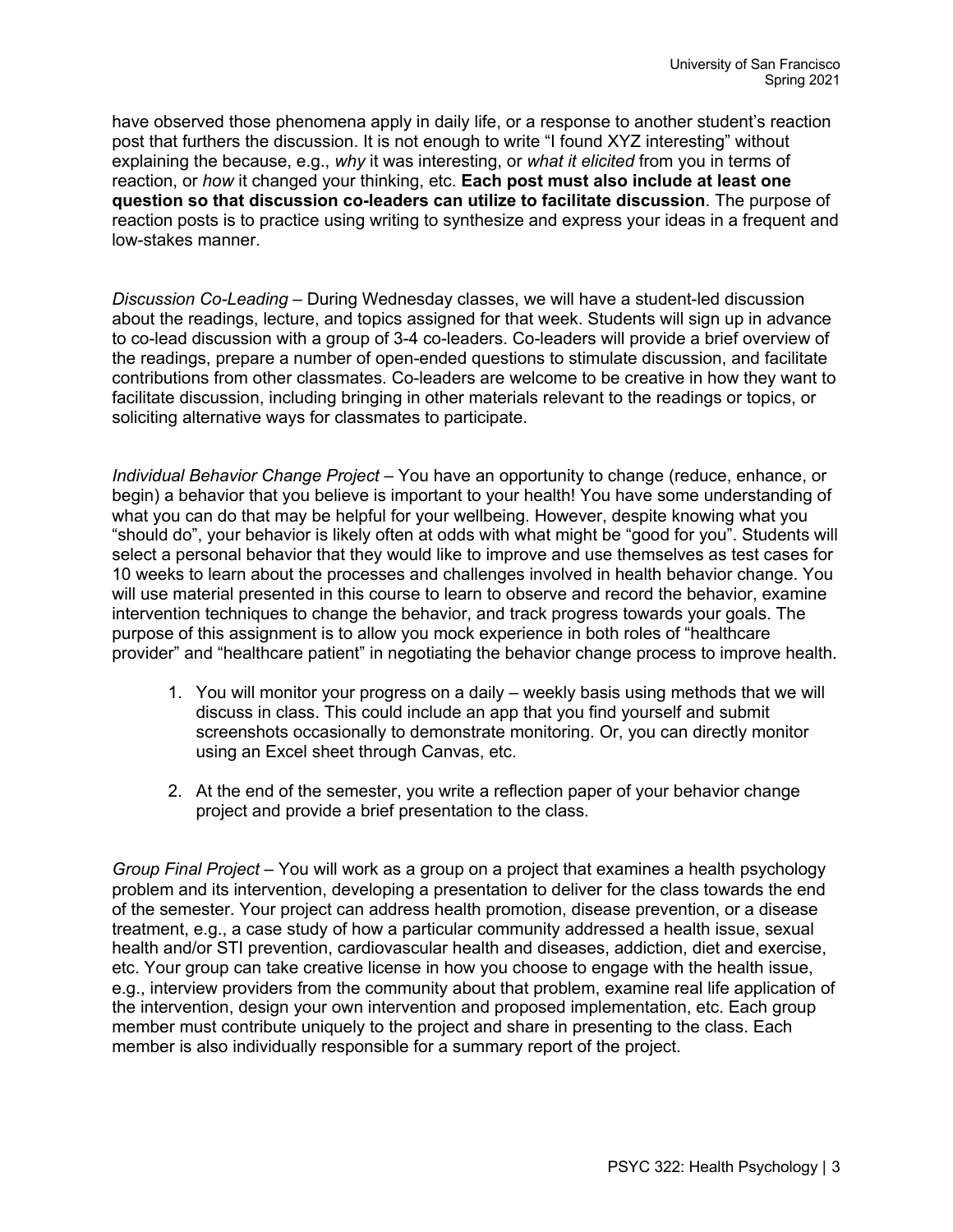## **Course Assessment** (500 total points possible)

*Class Participation* 75 pts (15% of final grade)

\*Measures CLOs 1, 2, & 3

Participation points will be awarded based on quality and frequency of contributions made in class, e.g., in the form of questions, discussion input, engagement with the material, demonstration of openness and respect for others' experiences. Note that optimal frequency refers to participating regularly in class without dominating discussions. Your turn at co-leading class discussion will also contribute to this grade.

## *Reaction Posts* 100 pts (20% of final grade)

\*Measures CLOs 1, 2, & 3

There will be 11 weeks of reaction posts for you to submit on Canvas. You will receive full credit on posts that demonstrate evidence that you did the reading and your reactions are original (your own), genuine (honest), informed, and thoughtful. Each post will be due by midnight on Mondays (by 11:59pm) and is worth 10 points each. No points will be given for late completion; however each student will be allowed 1 reaction post "drop grade" for you to use at your discretion. The 10 highest reaction post scores will be counted for your final grade.

#### *Individual Behavior Change Project* 150 pts (30% of final grade) \*Measures CLOs 1, 2, & 3

You will be graded based on how well you integrate concepts of health behavior change into your project, your effort in monitoring your behavior, and your reflection on the process. You will *not* be graded on your success or lack thereof in changed behavior. When the projects are discussed in class, a detailed grading rubric will be provided.

*Group Final Project* 175 pts (35% of final grade)

\*Measures CLOs 1, 2, & 3

You will be graded based on your contribution to your group and the group's collaboration, creative effort, and depth of engagement with the health issue of your choice. When the projects are discussed in class, a detailed grading rubric will be provided.

# **Course Grading**

Please keep track of your points earned on assignments. Grades will be posted on Canvas within 2 weeks of an assignment due date. No grades are emailed to students. Any grade disputes must be handled within 2 weeks of grades being posted on Canvas. No grades will be changed after this time period. The preferred method of contact is to see me directly during my office hours or by appointment. You are welcome to come to office hours at any point during the semester to discuss your progress, grades on assignments, or other concerns.

| <b>Point Distribution</b>  |                | <b>Grade Cut Offs:</b>                         |                                    |
|----------------------------|----------------|------------------------------------------------|------------------------------------|
| <b>Class Participation</b> | $= 75$ points  | $93 - 100\%$ (465-500 points) = A              | $73 - 76\%$ (365-384 points) = C   |
| <b>Reaction Posts</b>      | $= 100$ points | $90 - 92\%$ (450-464 points) = A-              | $70 - 72\%$ (350-364 points) = C-  |
| <b>Individual Project</b>  | $= 150$ points | $87 - 89\%$ (435-449 points) = B+              | $67 - 69\%$ (335-349 points) = D+  |
| <b>Group Project</b>       | $= 175$ points | $(415-434 \text{ points}) = B$<br>∣ 83 – 86%   | $63 - 66\%$ (315-334 points) = D   |
|                            |                | $(400-414 \text{ points}) = B$ -<br>$80 - 82%$ | $60 - 62\%$ (300-314 points) = D-  |
|                            |                | $(385-399 \text{ points}) = C+$<br>77 – 79%    | $0 - 59\%$ (0-299 points)<br>$=$ F |
| $\vert$ Total = 500 pts    |                |                                                |                                    |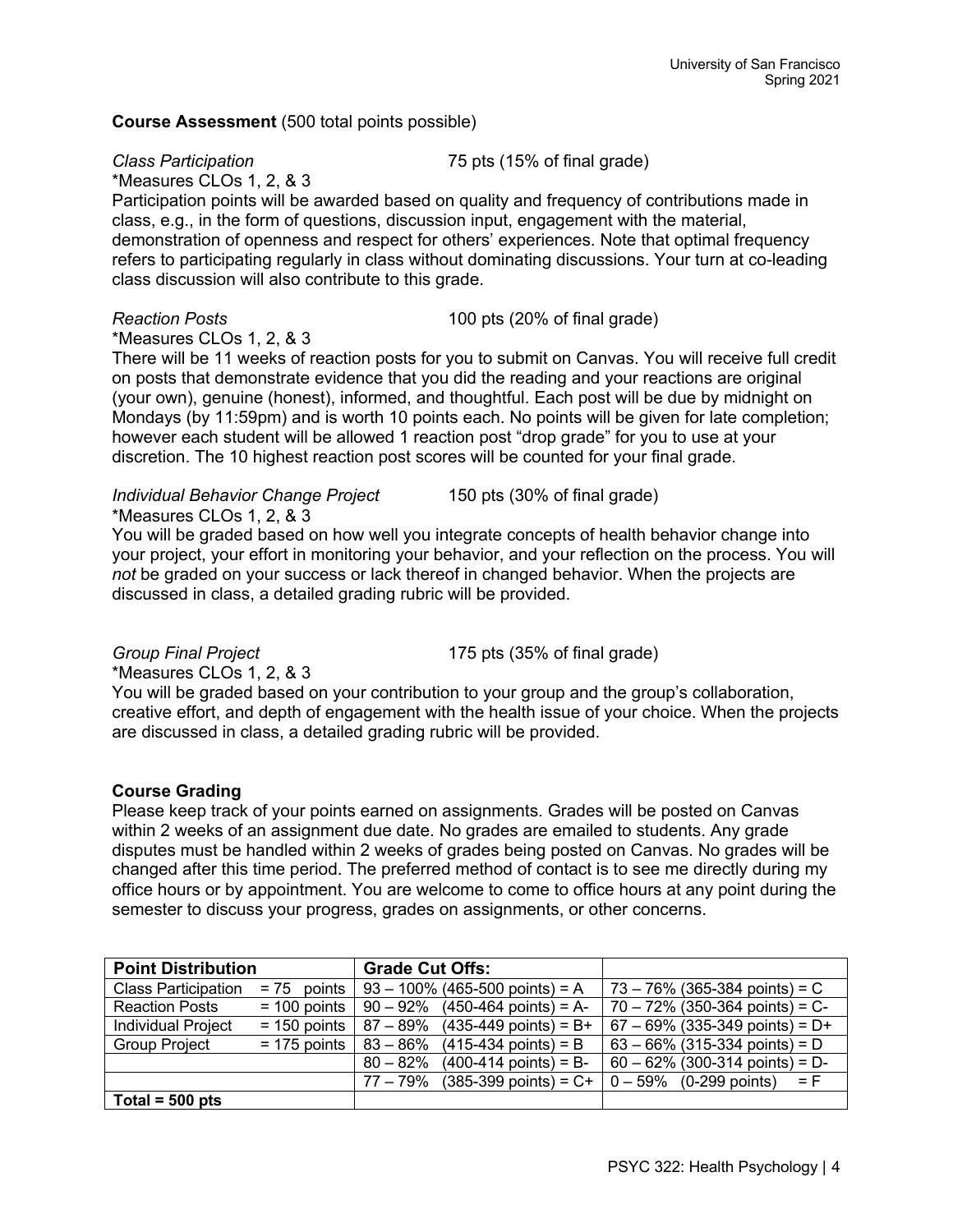# **University of San Francisco Policies & Resources**

### Academic Integrity

As a Jesuit institution committed to cura personalis—the care and education of the whole person—USF has an obligation to embody and foster the values of honesty and integrity. USF upholds the standards of honesty and integrity from all members of the academic community. All students are expected to know and adhere to the University's Honor Code. You can find the full text of the code online http://.usfca.edu/academic-integrity/. The policy covers:

- Plagiarism intentionally or unintentionally representing the words or ideas of another person as your own; failure to properly cite references; manufacturing references.
- Working with another person when independent work is required.
- Submission of the same paper in more than one course without the specific permission of each instructor.
- Submitting a paper written by another person or obtained from the Internet.
- The penalties for violation of the policy may include a failing grade on the assignment, a failing grade in the course, and/or a referral to the Academic Integrity Committee.

#### Behavioral Expectations

All students are expected to behave in accordance with the Student Conduct Code and other University policies (see http://www.usfca.edu/fogcutter/). Open discussion and disagreement are encouraged when done respectfully and in the spirit of academic discourse. Students whose behavior is disruptive or who fail to comply with the instructor may be dismissed from the class for the remainder of the class period and may need to meet with the instructor or Dean prior to returning to the next class period. If necessary, referrals may also be made to the Student Conduct process for violations of the Student Conduct Code.

### Center for Academic and Student Achievement (CASA)

All USF students are assigned an academic success coach who will be present throughout your time at the University to help you achieve your academic goals. There is a communication system in place that allows me to reach out to your coach when I have concerns about how you are doing in the class. I will plan to engage in this resource early and often, given that a quick course correction early on can help you stay on track. You will also get notified when I reach out to your CASA coach; think of these contacts as opportunities for accountability, support, and reminders to help you do well.

### Students with Disabilities

If you are a student with a disability or disabling condition, or if you think you may have a disability, please contact USF Student Disability Services (SDS) at 415-422-2613 within the first week of class, or immediately upon onset of disability, to speak with a disability specialist. If you are determined eligible for reasonable accommodations, please meet with your disability specialist so they can arrange to have your accommodation letter sent to me, and we will discuss your needs for this course. For more information, please visit: http://www.usfca.edu/sds or call (415) 422-2613.

### Confidentiality, Mandatory Reporting, and Sexual Assault

As instructors, one of our responsibilities is to help create a safe learning environment on our campus. We also have a mandatory reporting responsibility related to our role as faculty members. I am required to share information regarding sexual misconduct or information about a crime that may have occurred on USFs campus with the University. Here are other resources: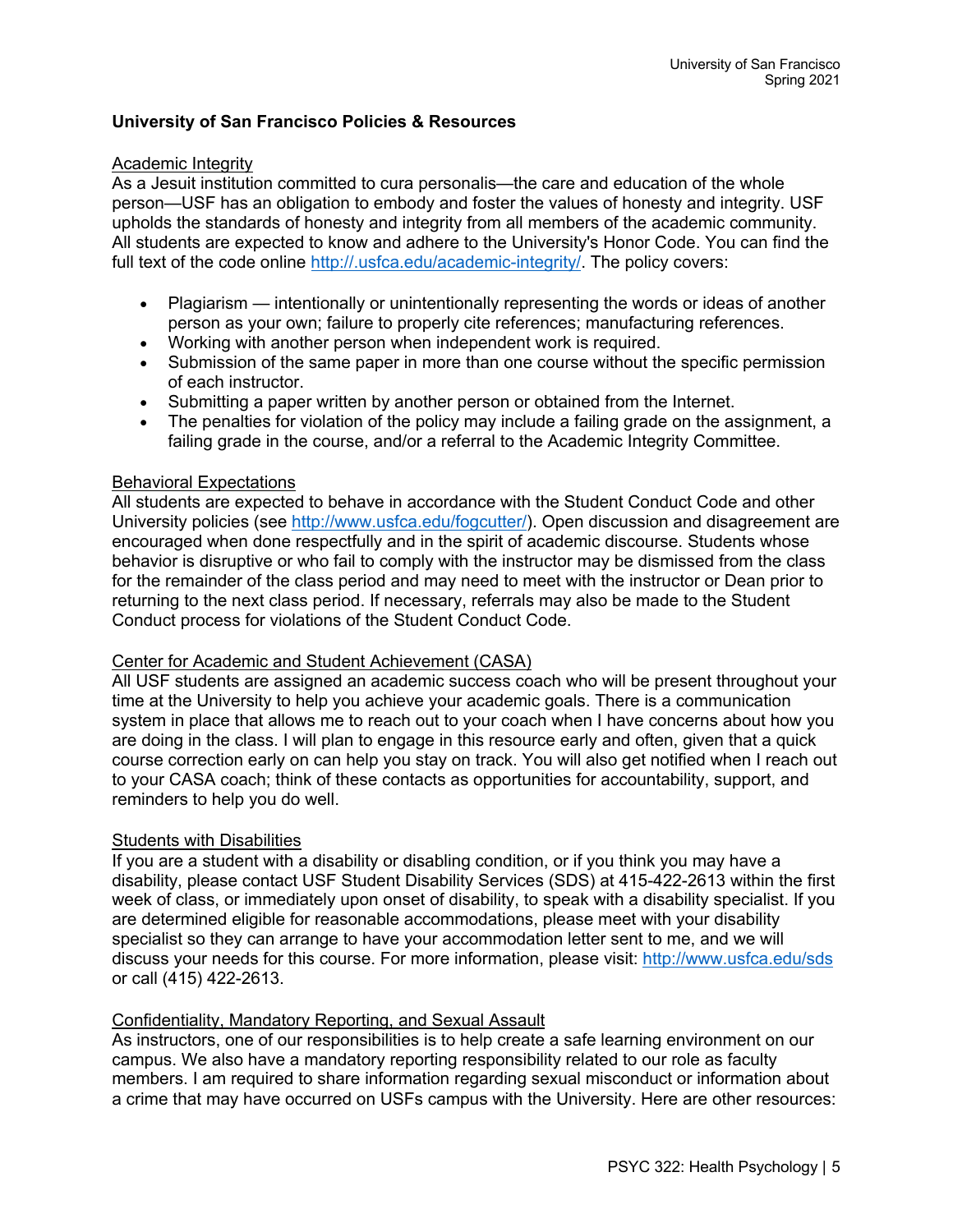- To report any sexual misconduct, students may visit the Title IX coordinator (UC 5th floor) or see many other options by visiting www.usfca.edu/studentlife/safer
- Students may speak to someone confidentially or report a sexual assault confidentially by contacting Counseling and Psychological Services at 415-422-6352.
- Students also have the option to make a confidential written record of assault on Callisto before deciding what to do with the record (e.g., submit it, send it somewhere, or the system can hold the record until another similar record is made, etc.). To find out more about reporting sexual assault at USF, visit USF's Callisto website at: www.usfca.callistocampus.org

# Learning, Writing, and Speaking Center

Provides individualized support to assist you in better understanding course material and support your path to success. Services are free and include one-on-one tutoring, group tutoring, and one-on-one Academic Skills Coaching appointments to discuss effective study strategies. The Learning Center supports over 80 courses each semester. The Writing Center helps you develop writing skills in rhetoric, organization, style, and structure, through one-on-one interactive conferences. The Speaking Center prepares you for public speaking—including speeches, oral presentations, team presentations, and visual aid demonstrations. International students may also contact the centers to learn more about communicating with professors and general academic study skills. Location: Lower Level of Gleeson Library (G03). Contact Info: (415) 422-6713 or visit: myusf.usfca.edu/lwsc

## Counseling and Psychological Services

A diverse staff offers brief individual, couple, and group counseling to USF students. CAPS services are confidential and free of charge. Call 415-422-6352 for an initial consultation appointment. Telephone consultation through CAPS After Hours is available Monday – Friday from 5:00 PM to 8:30 AM, 24 hours during weekends and holidays; call the above number and press 2. Further information can be found at https://myusf.usfca.edu/sutdent-health-safety/caps

### Intercollegiate Student Competitors

USF's policy regarding intercollegiate student competitors is as follows: "Students, when representing the University of San Francisco in intercollegiate competition (e.g., athletics, debates, etc.) shall be excused from classes on the hours or days such competition takes them away from classes…However, such students shall be responsible for advising their professors regarding anticipated absences and arranging to complete class work for classes and/or examinations that are missed." Furthermore, the Athletics Dept. requires each student-athlete to submit a letter from the Athletics Department before they depart for an away game or match. This letter is generated specifically for those dates and is signed by the head coach. If the student-athlete does not submit the letter to the professor prior to the date(s) they will be absent, they should not be officially excused. What this means is that students in this class are required to notify the professor in advance of all anticipated absences from class due to obligations in which the student is representing USF in intercollegiate competition. If the student is an athlete, this notification shall be accompanied by an official letter from the Athletics Department, signed by the student's head coach. Furthermore, it is entirely the student's responsibility, in these instances, to determine (from a fellow student or from the professor during office hours) what material/exercises/assignments they may have missed during their absence. As per USF policy, the professor will excuse absences as described above; however, students will be expected to complete make-up work, where appropriate and as assigned by the professor, in a timely manner. Failure to comply with these policies and procedures will result in a lower grade in this course.